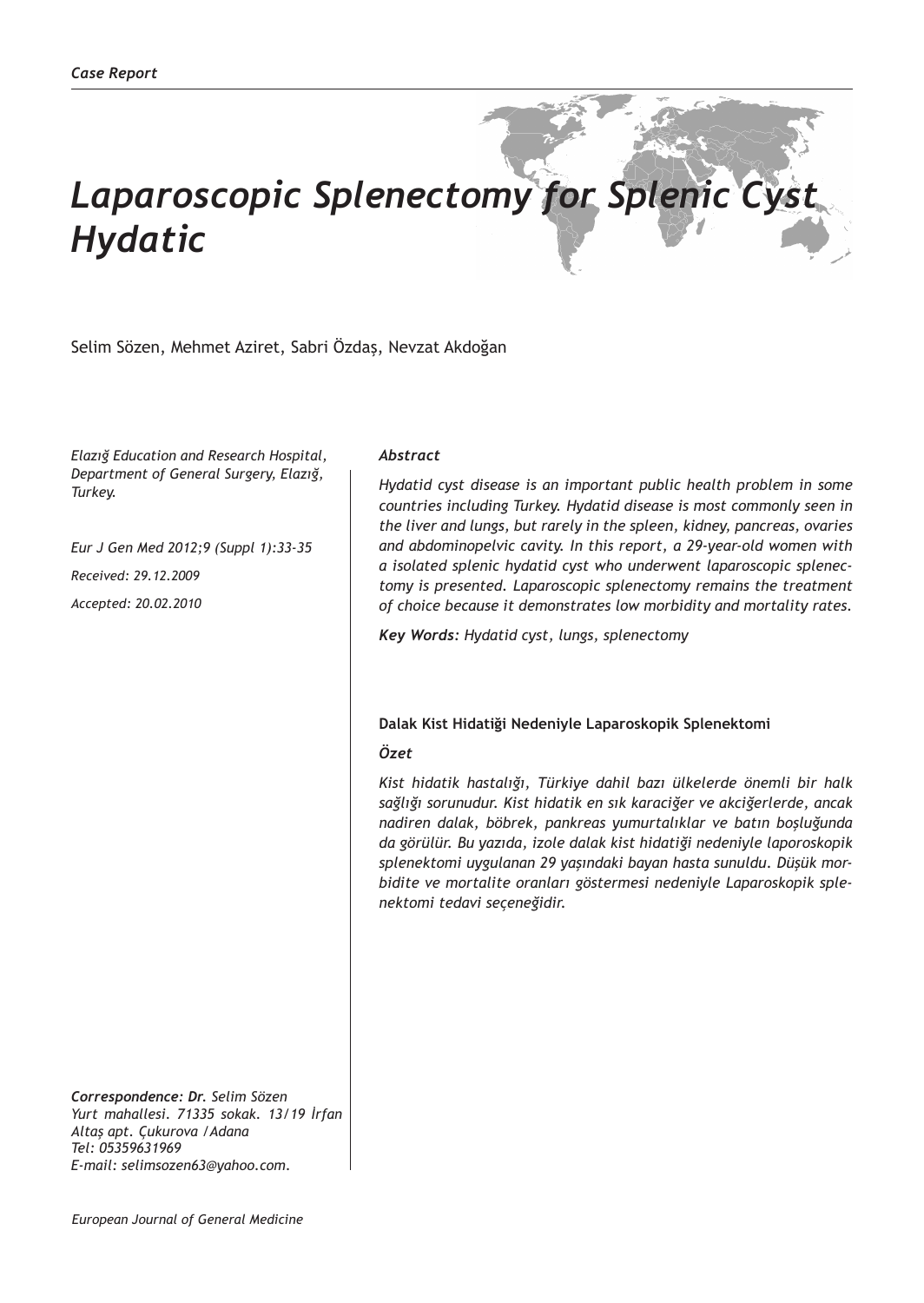# **INTRODUCTION**

Hydatid cyst disease is an important public health problem in some countries including Turkey (1). Hydatid disease is most commonly seen in the liver and lungs, but rarely in the spleen, kidney, pancreas, ovaries and abdominopelvic cavity (2). In this report, a case of isolated splenic hydatid cyst was evaluated, diagnosis and treatment options were reviewed. Splenomegaly is the most important physical examination finding in isolated splenic hydatid cyst. Splenectomy is the standard treatment modality, but laparoscopic splenectomy, conservative surgical procedures or percutaneous treatment modalities can be used in suitable patients. Laparoscopic splenectomy remains the treatment of choice because it demonstrates low morbidity and mortality rates.

### **CASE**

A 29 year old woman presented with a six weeks history of left upper quadrant heaviness. On examination the spleen was just palpable under the costal margin. Ultrasonography, chest radiography, and computed tomography revealed an 8\*6 cm cyst occupying the middle pole of the spleen (Figure 1), but no involvement of the liver, kidney, and chest. Indirect haemagglutination test for hydatid diseases was negative. Laparoscopy was made in this case with isolated splenic hydatid cyst. Patient underwent surgery in a full lateral position. No operative complications, such as peritoneal cavity infection, massive bleeding after operation and adjacent organs injured were observed. Postoperative recovery was uneventful and the drain was removed after 24 hours. The patient was discharged on the third postoperative day. Histology of the membrane showed a laminated acellular wall with fibrocollagenous tissue. Albendazole 400 mg twice daily was started from the first postoperative day and continued for two months, during which his liver function tests and full blood count were normal. The therapy was repeated after a 2-week interval for a total of three cycles.

#### **DISCUSSION**

Hydatid cyst disease is an important public health problem in some countries including Turkey (1). The disease localized in liver and lungs in most of the cases, but also could be exists everywhere in the body. The spleen is the third most common organ involved in hydatid disease after the liver and lung (2). Its incidence in various reported series varies from 0.9% to 8% (1,3,4). The most common symptoms among those operated on electively were vague abdominal pain or discomfort and/or a palpable mass in the left hypochondrium. Preoperative investigations included a plain abdominal x-ray, ultrasonography (US), computed tomography (CT), and immunological tests, i.e. casoni's, indirect hemagglutination test (IHA), and an enzymelinked immunosorbent assay (ELISA). This entity should thus be kept in mind when encountering a splenic cyst especially in areas where the disease is endemic. The basic principle of the immunological tests is based on determining the antibodies produced as a consequence of leaking antigens from the cyst fluid. The tests may be negative if there is no leakage, the cyst is calcified or the parasite is dead. A splenectomy remains the treatment of choice because it demonstrates low morbidity and mortality rates. Ultrasound is the most useful noninvasive diagnostic test and is also used to classify the cysts (5,6). Nevertheless, computed tomography provides better information regarding the location and size of the cyst (7). CT provides better information regarding the size and location of the cysts, its relationship between the adjacent structures and the presence of the cysts in other organs. Its sensitivity rate is 100%.

Although various theories have been put forth regarding the etiopathogenesis of splenic hydatidosis, the first and most acceptable pathophysiological and pathologoanatomical study was published by Bourgeon et al. in 1960 (9). After crossing the two filters (i.e., liver and lung), the hexacanth embryo gets lodged in the periphery of the splenic capillaries. The incompressible mass of the growing cyst gradually crushes the segmentary vessels with extensive pericystic atrophy and the formation of regional necrotic zones (8). Regarding the surgical management of splenic hydatidosis, various techniques have been used by various authors. Conservative surgery such as a partial splenectomy cyst enucleation, or deroofing of the cyst with omentoplasty or external drainage have been performed for superficial cysts, cysts localized to one pole of the spleen, or cysts that are unresectable due to extensive adhesions (9-11). Polat FR and et al suggested laparoscopic spleen-preserving cystotomy and omentoplasty (14). Some authors preferred laparoscopic hand-assisted splenectomy (15). None of these conservative procedures are free of complications such as hemorrhage after a partial splenectomy